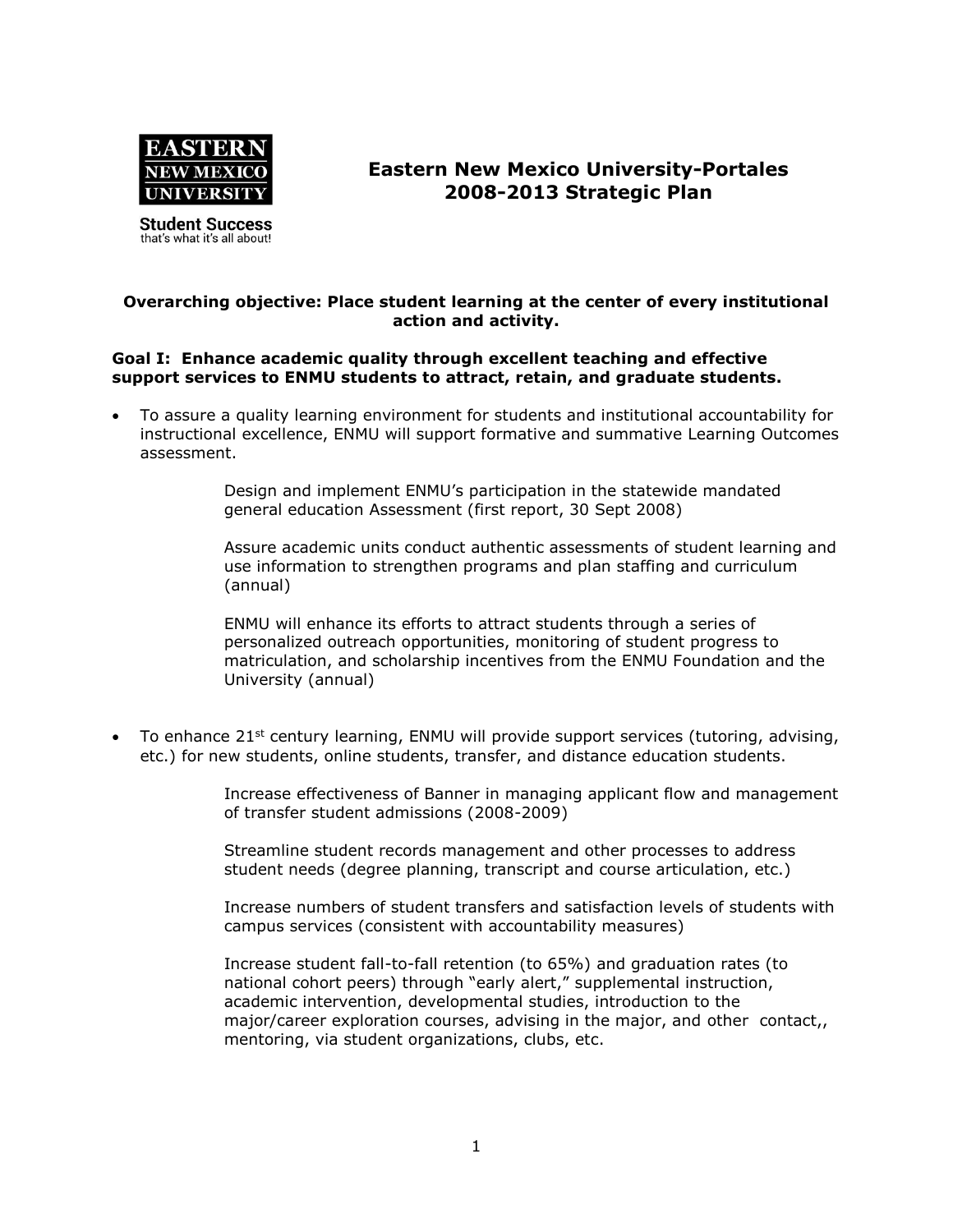ENMU will enhance technology to support learning and instruction

Review, increase as needed, the receive sites' capacity for course and program delivery

Provide professional development to faculty in the use of technology to support online and "blended" instruction (annual)

Increase numbers and diversity of online courses and programs, to address students needs

Revise student learning and student satisfaction assessments of online learning experiences; use data to better meet student needs and enhance quality of online curriculum and instruction.

 Through focused activities, faculty-student interactions, mentoring, and other practices, ENMU will assure a high quality of campus life for residential and commuting students.

> Enhance career services to increase assistance to students seeking employment (2008-2009)

Increase internship opportunities

Increase tracking of students into employment and graduate school

Continue residential, commute and campus programming initiatives that enhance students' wellness and their social, academic and personal growth

### **Goal 2: Create a campus environment that encourages and promotes excellence for students, faculty, and staff.**

 Through regular maintenance, renovation and improvement of buildings and facilities, ENMU will provide safe, well-maintained facilities and learning environments.

Complete renovation of Science Building (by June 2008)

Complete renovation of Natatorium (by December 2008)

Begin next phase of campus electrical distribution upgrade (ongoing) Begin Music Building renovation (summer 2008)

Prepare for next renovation/construction project, Technology Building (summer 2008)

Decide the future of DeBaca Fall. Address continuing issues of storage needs, program space needs and inventory control (2008-2009)

 ENMU will assure institutional effectiveness through budget audits, campus assessments, and other internal monitoring practices.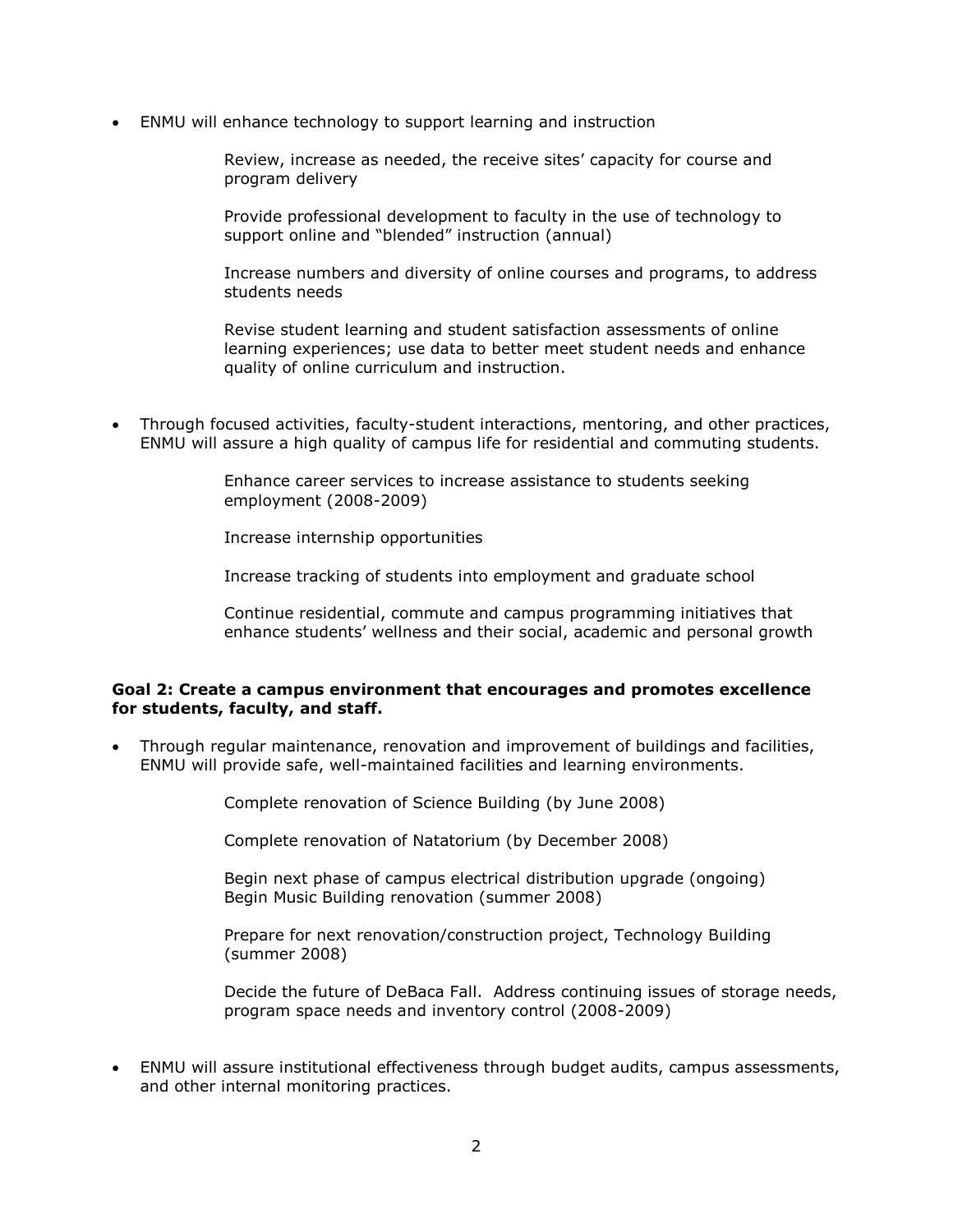ENMU Academic Affairs will continue its regular cycle of program review for the undergraduate and graduate programs and special accreditations (annual)

Planning Office will annually monitor institutional and unit strategic plans and campus policies for compliance, fit with institutional mission, and relevance to campus, region, and constituency needs (annual)

Business Affairs will comply with all internal, state, and federal audits and reporting requirements to assure fiscal responsibility and accountability (annual)

 ENMU will provide professional development for staff, faculty, and administrators, management and leadership training, and new employee orientation.

> ENMU administration and Faculty Senate will explore a limited sabbatical program and a "grow your own" faculty development program for faculty completing terminal degrees in highly competitive disciplines.

Academic Affairs will explore ways to streamline academic timelines for schedule preparation, assessment and strategic planning deadlines to enhance efficiency.

ENMU will develop and monitor emergency and security procedures to protect students, faculty, staff, and facilities.

Building on the University's Emergency Preparedness Plan, the institution will refine unit emergency and recovery plans and coordinate efforts across the system for emergency training and readiness.

#### **Goal 3: Build effective collaborations on campus, within the system, and with community, business, and educational partners to further the goals of our institution, region, and state.**

 ENMU will address the needs of its constituencies and markets with programs, course and certificate offerings, and multiple delivery systems.

> ENMU's office of Distance Education & Outreach and Academic Affairs will continue to perfect a long-range plan for technology-enhanced teaching and learning.

ENMU's Office of DEO will develop and advertise community-based credit and non-credit programs (year round) to enhance community participation

 ENMU will seek new sources of funding to address campus and community needs, increasing grant funding by 10% by 2010.

> The Grants office will regularly report number of grants prepared, awarded, and prospects identified (annual)